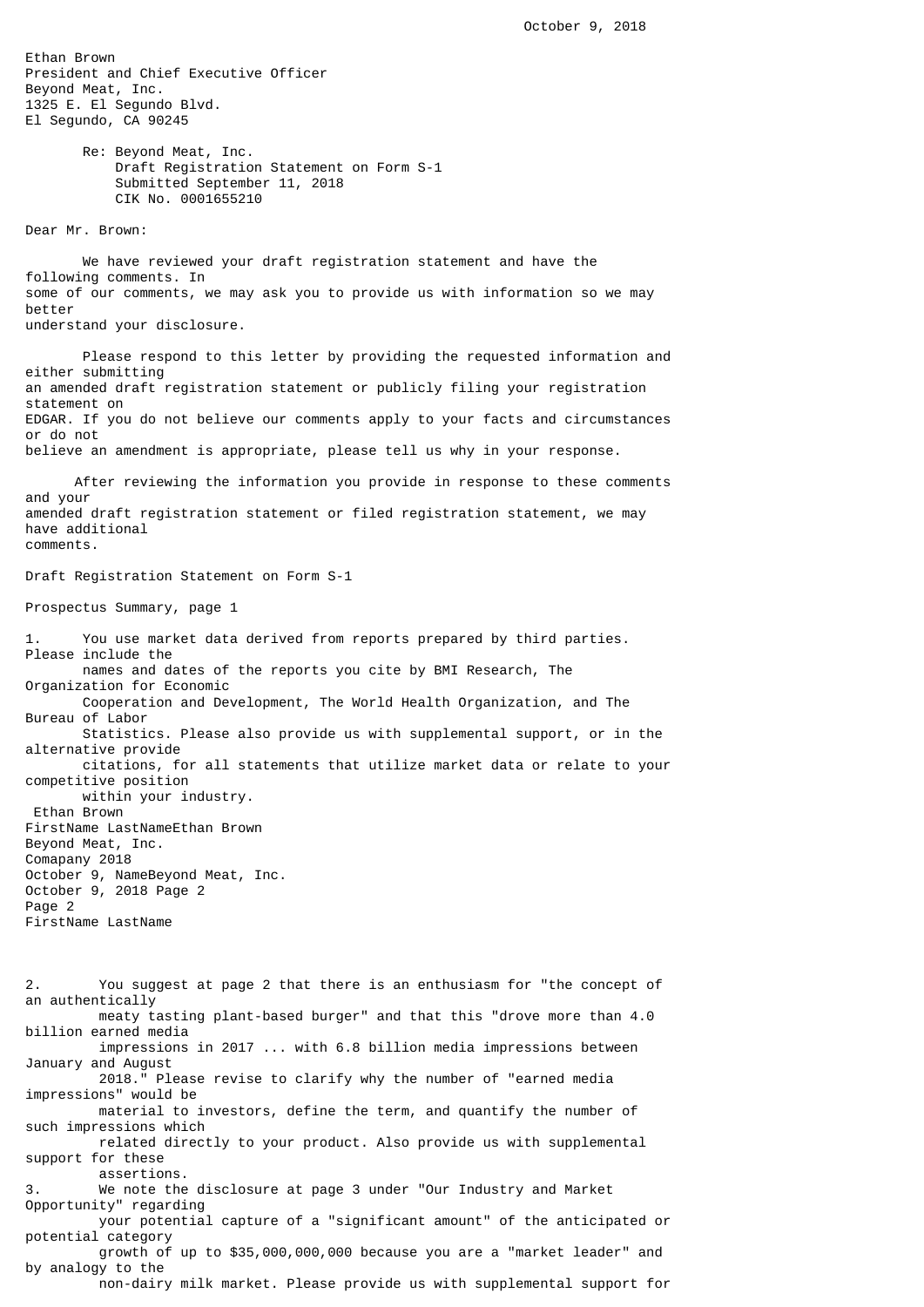your status as a "market leader," the anticipated "category growth" you reference, and the reasons you believe that your market is comparable and therefore likely to achieve "at least" the same proportionate amount of success enjoyed by the non-dairy milk market. Also quantify the period of time over which such market growth occurred. Use of Proceeds, page 41 4. Please revise to disclose the approximate amount of proceeds you intend to allocate to each of the identified uses once the offering size is known. See Item 504 of Regulation  $S-K$ . Management's Discussion and Analysis of Financial Condition and Results of Operations, Overview, page 52 5. Your disclosure states that "we have experienced strong sales growth over the past few years, increasing our net revenues from \$8.8 million in 2015 to \$32.6 million in 2017, representing a 92% compound annual growth rate." For a more balanced discussion, include disclosure here that also addresses the net losses you reported for the comparable years.<br>6 We not We note your disclosure on page 19 indicating that The Beyond Burger accounted for approximately 48% of your gross revenues for the year ended December 31, 2017. Please expand your discussion here to address the significance of this product to your operations. With reference to your statement that you "sell a range of plant-based products across the three main meat platforms of beef, pork and poultry," tell us how you considered providing disaggregated revenue information for each of the product platforms you offer as part of your discussion of operating results. Ethan Brown FirstName LastNameEthan Brown Beyond Meat, Inc. Comapany 2018 October 9, NameBeyond Meat, Inc. October 9, 2018 Page 3 Page 3 FirstName LastName Executive Compensation, Narrative to Summary Compensation Table Executive Employment Agreements, page 98 7. We note that Ethan Brown, your President and Chief Executive Officer, earned a salary of \$288,789 and a performance bonus award of \$124,700 for fiscal 2017. Please disclose the material terms of your employment arrangement with Mr. Brown, whether written or unwritten. See Item 402(o)(1) of Regulation S-K. Principal Stockholders, page 110 8. Consistent with Item 403 of Regulation S-K and Exchange Act Rule 13d-3, please identify the natural person or persons who directly or indirectly exercise sole or shared voting and/or dispositive power with respect to the shares held of record by Avondale Agents Limited, Eminent Harmony Limited, Total Formation Inc., and Ultimate Epoch Limited. Description of Capital Stock Anti-Takeover Effects of Certain Provisions of Delaware Law, Our Amended and Restated Certificate of Incorporation Exclusive Forum, page 118

## 9. We note that your forum selection provision identifies the Court of